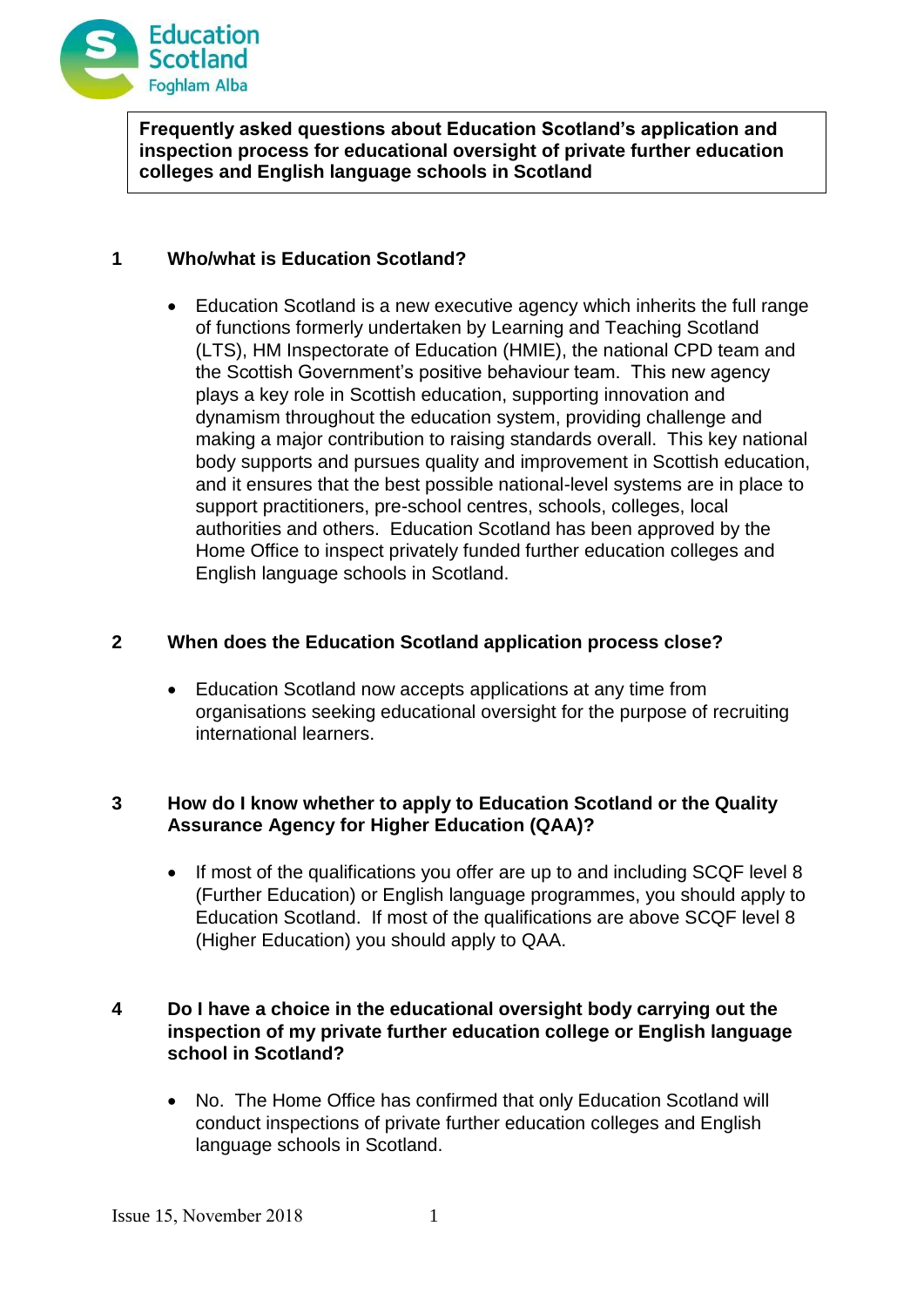### **5 I run an English language school. Is my organisation eligible for Education Scotland oversight?**

 Yes. You should apply to Education Scotland if your organisation is based in Scotland.

# **6 I have just opened a new private further education college or English language school in Scotland and have not yet recruited any learners. Can my organisation be inspected by Education Scotland?**

• No. Education Scotland cannot inspect an organisation which has yet to recruit learners. Observing learning episodes or lessons, and discussing the learning experience with learners are key components of our inspection evidence. An organisation is likely to have been in operation delivering learning for at least one year before we would inspect. Those organisations who wish to be Tier 4 sponsors for non-EEA learners are required by the Home Office to have a 'track record' delivering learning.

### **7 When will I know the details of the inspection process which my organisation will undergo?**

 The Education Scotland quality framework provides a structure for inspection, and arrangements that relate to these inspections. These are based on arrangements already used in the external review of publiclyfunded colleges. All relevant documents are currently available on our website [https://education.gov.scot/what-we-do/inspection-and-revie](http://www.educationscotland.gov.uk/inspectionandreview/)w/ about-inspections-and-reviews/Private%20further%20education% 20colleges%20and%20English%20language%20schools and are regularly updated. Please consult the website for the latest version.

# **8 How soon after applying will Education Scotland inspect my organisation?**

 Education Scotland will confirm receipt of your application. We notify organisations three weeks prior to the start of their inspection.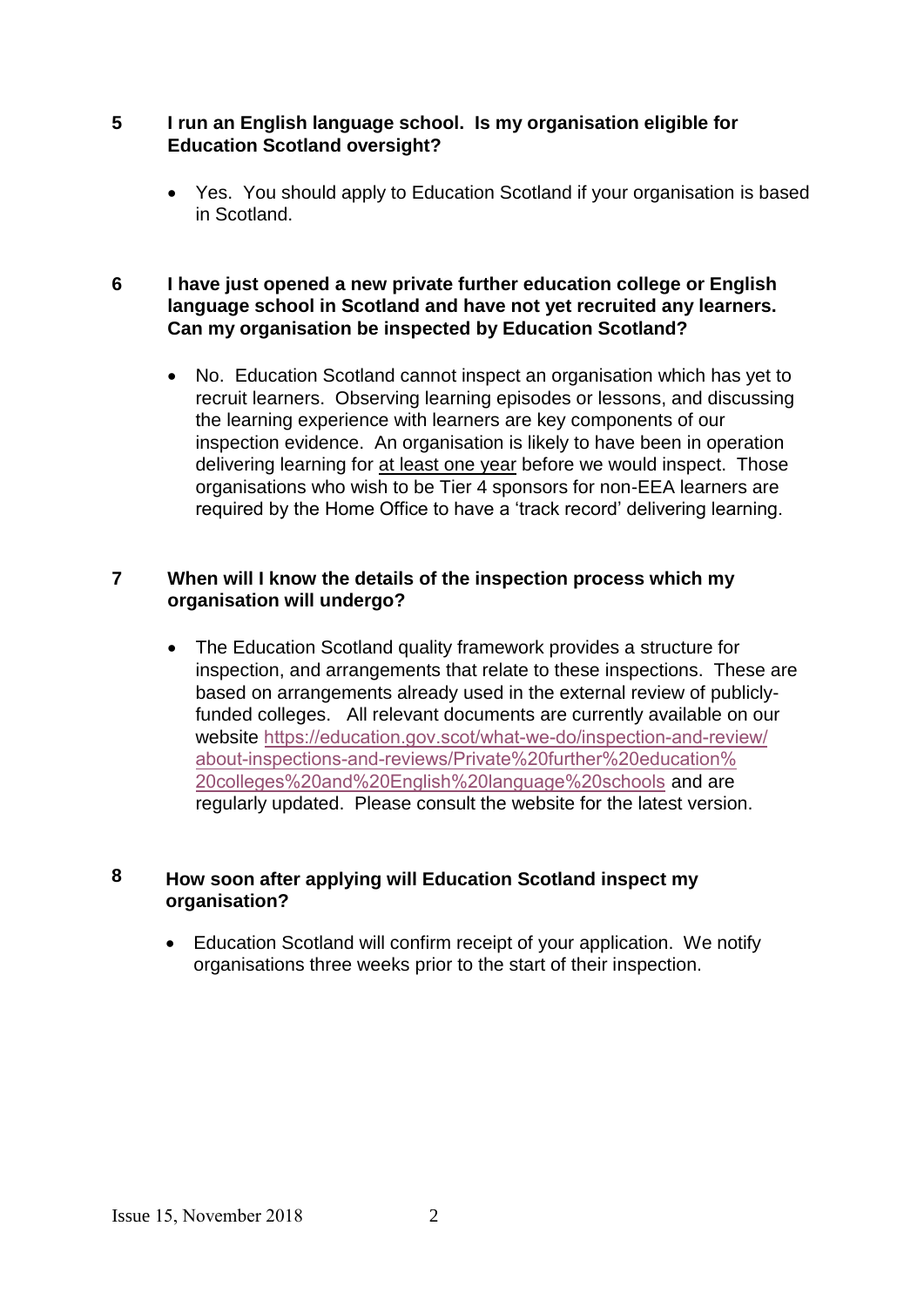# **9 Will Education Scotland provide guidance on the inspection process?**

 All relevant information and guidance is provided mainly through our website. Development events may be available, subject to demand, but will not be free of charge. If you are interested in attending a guidance event, please email Education Scotland <LifeLongLearning@educationscotland.gsi.gov.uk>

# **10 On what will inspections by Education Scotland focus?**

• The focus will be on determining the overall quality of educational provision provided by the private further education college or English language school. As a result, learners need to be present at the time of the inspection. Further details on this are available on the Education Scotland website

[https://education.gov.scot/what-we-do/inspection-and-revie](http://www.educationscotland.gov.uk/inspectionandreview/)w/aboutinspections-and-reviews/Private%20further%20education%20colleges% 20and%20English%20language%20schools. Education Scotland will provide a report on its findings from the inspection to the private further education college or English language school inspected and will publish this on their website.

# **11 Will there be a charge for the inspections?**

 Yes. Further details on the charges are available on the Education Scotland website. Fees for 2018-19 have been set at £800 per inspector day, with a typical inspection requiring six inspector days. For very small organisations, with 20 or fewer learners, the Managing Inspector will discuss with the organisation whether fewer days are required. Charges will be adjusted accordingly.

# **12 I have been identified by my organisation as the** *inspection coordinator.* **What will Education Scotland's expectations be in relation to this role?**

 Our documents also describe the *inspection coordinator* as the 'organisation-nominated inspection coordinator'. This longer title gives more of a sense of what is required of the role. You are likely to be a senior member of staff within an organisation, with a comprehensive strategic overview. Primarily, you will act as the main contact between the Managing Inspector within Education Scotland and the organisation, clarifying issues and directing inspectors to relevant evidence. In advance of the inspection, you are required to provide the Managing Inspector with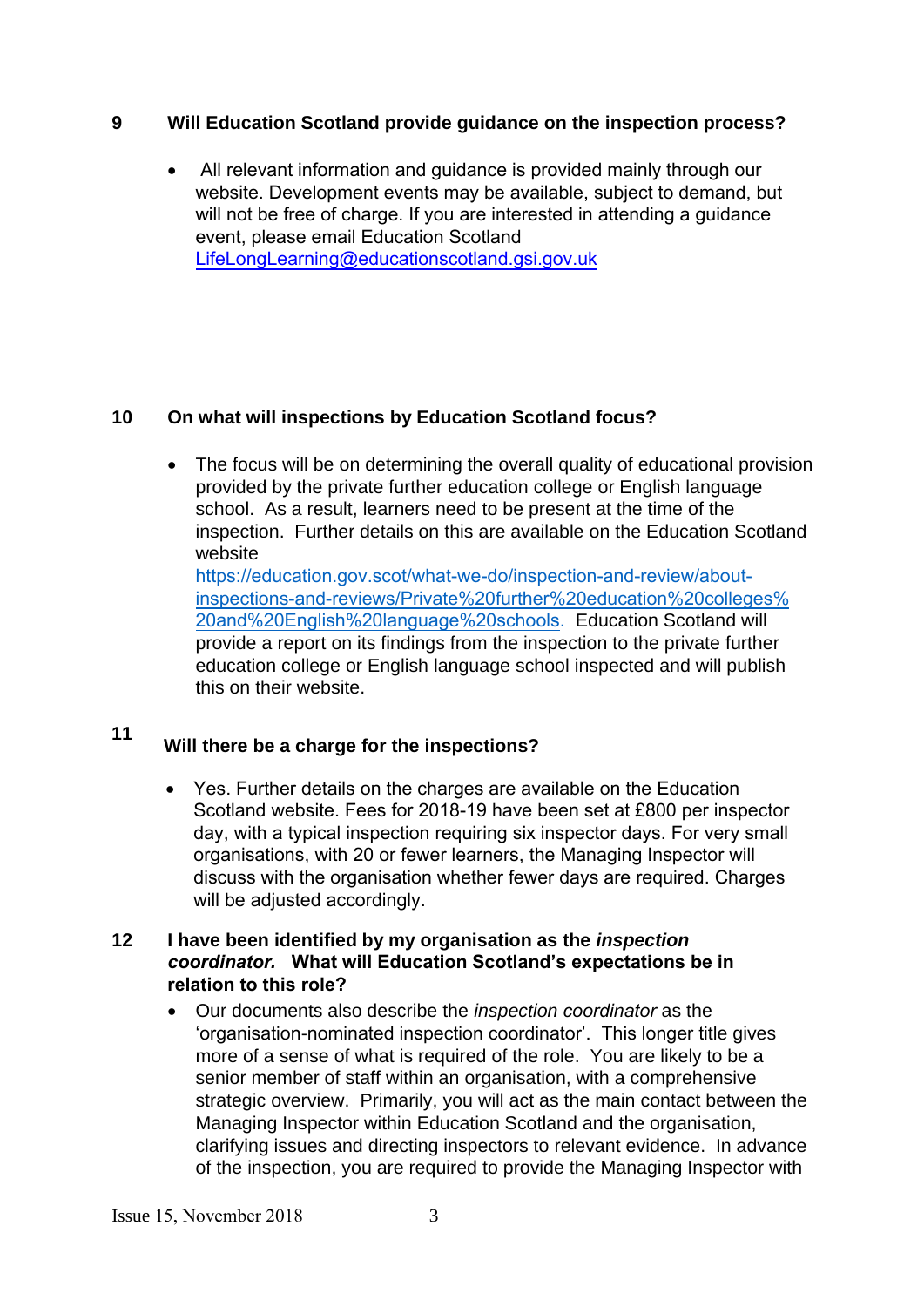timetables of classes being taught during the inspection week, so that observations can be selected by inspectors. A schedule of meetings with learners, staff and managers will also require to be set up for inspectors. The *inspection coordinator* is present at the opening meeting at the start of the inspection, the evening team meetings during the inspection, and observes the grading meeting at the conclusion of the inspection.

### **13 How frequently will Education Scotland inspect private further education colleges or English language schools?**

• Inspection outcomes are valid for four years, provided the organisation does not undergo substantial change. Reports from inspections will remain on Education Scotland's website for four years. However, if as a result of re-inspection the outcomes for the organisation change, the most recent report will replace the original.

Education Scotland will visit organisations who are successful in their inspection on an annual basis to discuss progress and be updated on any material changes to the organisation. The purpose of this annual engagement is, to satisfy Education Scotland that the individual further education college or English language school continues to meet the standards identified in the quality framework. This meeting is likely to take half a day. There is a charge for this annual engagement.

# **14 Will I know in advance the date of my annual engagement visit?**

 You will be notified of the visit four weeks before it takes place. You will be sent a self-assessment form, including a BACS transfer form, which you are required to complete and return to Education Scotland at least two weeks before the visit.Payment for the visit must be cleared before the visit will take place.

#### **15 I note that** *partial re-inspection* **or** *full re-inspection* **are possible outcomes of the inspection process. What will be involved?**

• Partial re-inspection will focus on the one area which was graded as less than good during the original inspection. Organisations will be required to pay a fee for partial re-inspection, determined by the time required by inspectors returning to the organisation to re-evaluate new evidence or new circumstances. It is envisaged that organisations are likely to be in a position to apply for partial re-inspection within a year from the original inspection.